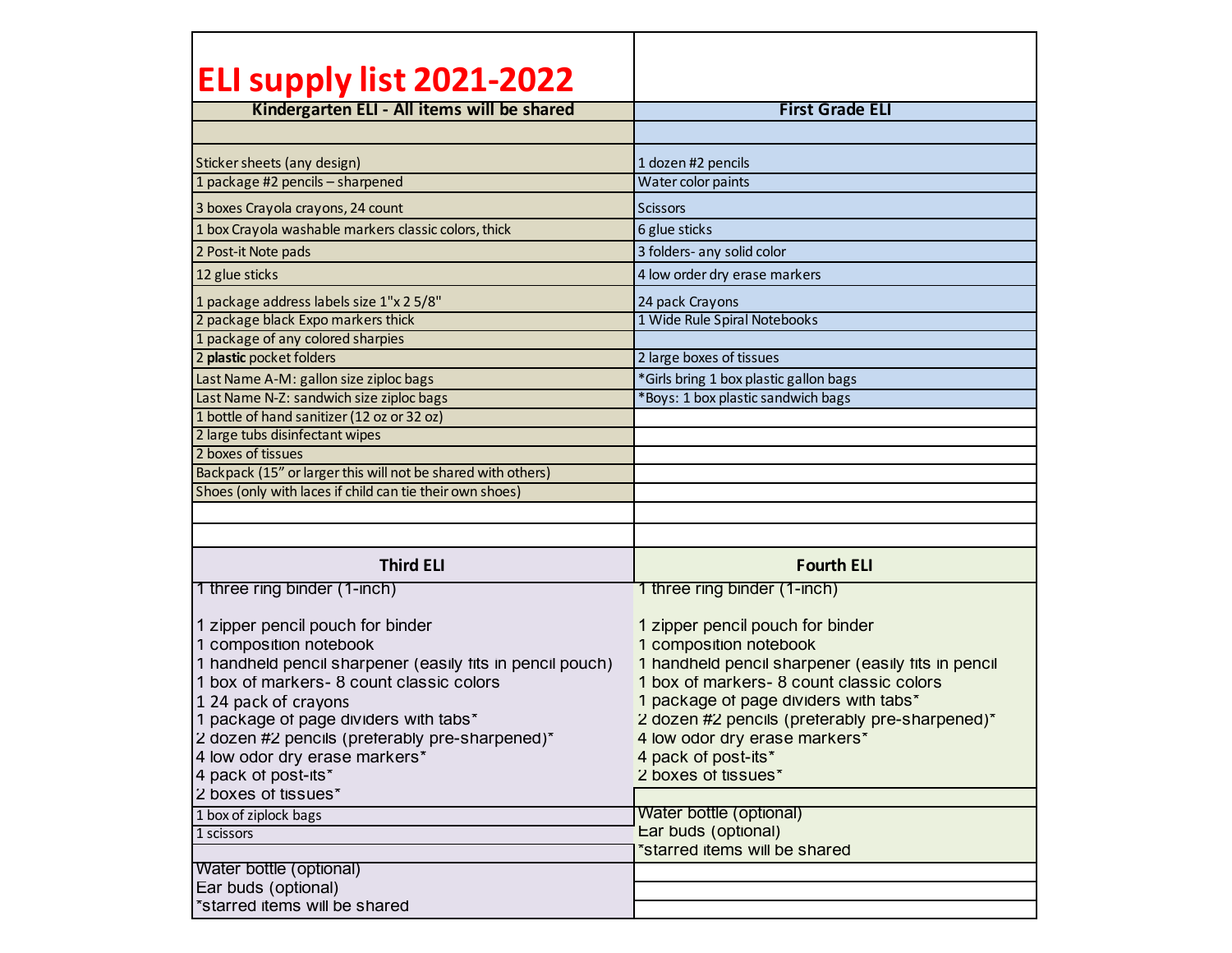| DLI Kindergarten-All Items will be shared                                                                                                                      | Programa de Inmersion Dual Jardin Infantil                                                                                   |
|----------------------------------------------------------------------------------------------------------------------------------------------------------------|------------------------------------------------------------------------------------------------------------------------------|
| 2 boxes Crayola crayons, 24 count                                                                                                                              | 2 caja de crayones de Crayola, 24                                                                                            |
| 1 package pink erasers                                                                                                                                         | 1 paquete de gomas de borrar rosa                                                                                            |
| Sticker sheets (any design)                                                                                                                                    | Hojas de pegatinas (cualquier diseño)                                                                                        |
| 1 package #2 pencils - sharpened                                                                                                                               | 1 paquete de lápices #2 - afilado                                                                                            |
| 1 box Crayola washable markers, thin                                                                                                                           | 1 caja de marcadores lavables, delgados                                                                                      |
| 1 box Crayola washable markers, thick                                                                                                                          | 1 caja de marcadores lavables, gruesos                                                                                       |
| 1 package Expo markers                                                                                                                                         | 1 paquete de marcadoes de Expo                                                                                               |
| 12 glue sticks                                                                                                                                                 | 12 tubitos de pegamento                                                                                                      |
| 1 package address labels size 1"x 2 5/8"                                                                                                                       | 1 paquete de etiquetas de dirección tamaño 1"x 2 5/8"                                                                        |
| 2 plastic pocket folders                                                                                                                                       | 2 carpetas de plástico de bolsillo                                                                                           |
| 2 large tubs disinfectant wipes                                                                                                                                | 2 toallitas desinfectantes de tinas grandes                                                                                  |
| 2 boxes of tissues                                                                                                                                             | 2 cajas de pañuelos                                                                                                          |
| 1 bottle of hand sanitizer (12 oz or 32 oz)                                                                                                                    | 1 botella de desinfectante para manos (12 oz o 32 oz)                                                                        |
| 1 pair of kid scissors                                                                                                                                         | 1 par de tijeras de ninos                                                                                                    |
| Last name A-M: box of standard staples                                                                                                                         | Apellido A-M: una caja de grapas estándar                                                                                    |
| Last Name A-M: ziploc bags (gallon-size)                                                                                                                       | Apellido A-M: bolsas ziploc de tamaño un galón                                                                               |
| Last Name N-Z: box of 2" paperclips                                                                                                                            | Apellido N-Z: una caja de sujetapapeles de 2"                                                                                |
| Last Name N-Z: ziploc bags (sandwich-size)                                                                                                                     | Apellido N-Z: bolsas ziploc de tamaño sandwich                                                                               |
| Shoes (only with laces if child can tie their own shoes)                                                                                                       | Zapatos (solo con cordones si su hijo/a puede amarrar sus<br>propios zapatos)                                                |
| 1 snack donation - something to be shared with the class and is non-<br>perishable (ideas include-crackers, pretzels, fruit cups, squeezy<br>applesauce, etc.) | Una donación para la merienda de los niños (Algunas ideas:<br>galletas, pretzels, vasos con fruta, papilla de manzana, etc.) |
|                                                                                                                                                                |                                                                                                                              |
|                                                                                                                                                                |                                                                                                                              |
|                                                                                                                                                                |                                                                                                                              |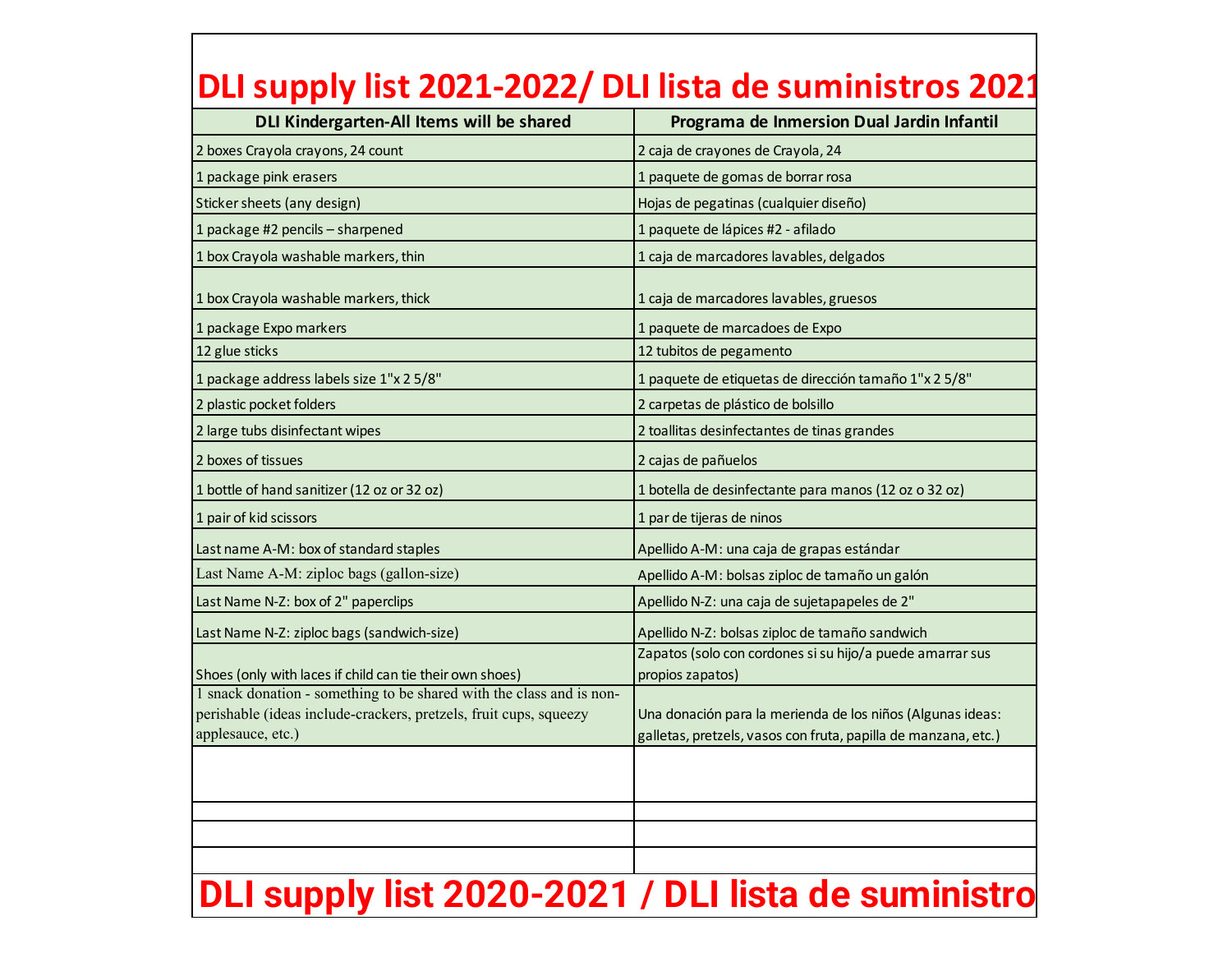| <b>Second Grade DLI</b>                                                       | <b>Segundo Grado DLI</b>                                |  |  |
|-------------------------------------------------------------------------------|---------------------------------------------------------|--|--|
| 2 wide ruled composition notebook                                             | 2 cuadernos de composición (rayado ancho)               |  |  |
| 3 dozen #2 pencils sharpened                                                  | 3 Docenas de lápices #2 con punta                       |  |  |
| 2 erasers                                                                     | 2 borradores                                            |  |  |
| 2 boxes of Washable Markers-8 pack classic colors                             | 2 paquetes de marcadores lavables de los 8 colores      |  |  |
| wide ruled spiral notebook<br>-1                                              | 1 cuaderno de espiral (rayado ancho)                    |  |  |
| 3 boxes of 10 Glue sticks                                                     | 3 cajas de 10 barras de Pegamento                       |  |  |
| 2 Folders                                                                     | 2 Carpetas                                              |  |  |
| Disinfectant wipes                                                            | toallitas desinfectantes                                |  |  |
| Note: All school supplies will be shared with the entire                      | Nota: Todos los útiles escolares se compartirán         |  |  |
| <b>Backpack</b>                                                               | Mochila                                                 |  |  |
| Optional                                                                      |                                                         |  |  |
| - 1 Pack of white printing paper                                              | Opcional<br>1 paquete de papel de impresora blanco      |  |  |
| optional: extra healthy snacks (Apple sauce pouches,                          | optional: extra healthy snacks (Apple sauce pouches,    |  |  |
|                                                                               |                                                         |  |  |
|                                                                               |                                                         |  |  |
|                                                                               |                                                         |  |  |
| <b>Fifth/Sixth Grade DLI</b>                                                  | <b>Quinto/ Sexto Grado DLI</b>                          |  |  |
| 1 three ring binder (1 inch, zipped is OK)                                    | 1 carpeta de 3 anillos 1 pulgada (con cierre esta bien) |  |  |
| 1 zippered pencil case for binder                                             | 1 bolsa para lápices con cierre                         |  |  |
| 1 package of page dividers with tabs*                                         | 1 paquete de papel de cuaderno suelto *                 |  |  |
| 1 pack loose leaf paper *                                                     | 1 paquete de divisores de carpeta con pestana *         |  |  |
| 24 Wooden #2 pencils * (preferably pre-sharpened)                             | 24 #2 lapices con punta *                               |  |  |
| 1 large eraser * or 1 pack of tip erasers *<br>2 pocket folders *             | 1 borrador rosa * o 1 paquete de borradores para        |  |  |
|                                                                               | 2 carpetas con bolsillos*                               |  |  |
| 1 handheld pencil sharpener *<br>1 composition notebook                       | 1 Sacapuntas manual *                                   |  |  |
| 2 black dry erase markers *                                                   | 1 cuaderno de composicion*                              |  |  |
|                                                                               | 2 marcadores borrables -Negro*                          |  |  |
| 2 black fine point permanent markers (for art)*<br>2 packs of Post-It notes * | 2 marcadores permanentes (punto fino)*                  |  |  |
| 2 boxes of tissues *                                                          | 2 Paquetes de notas adhesivas*                          |  |  |
|                                                                               | 2 cajas de pañuelo de papel*                            |  |  |
|                                                                               |                                                         |  |  |
|                                                                               |                                                         |  |  |
| *All starred items will be shared                                             | 'Cada artículo con estrella va a ser compartido         |  |  |
| Reusable water bottle (optional)                                              | 1 Botella de agua reusable (opcional)                   |  |  |
| Ear buds (optional)                                                           | audífonos (opcional)                                    |  |  |
| Disinfectant wipes (optional)                                                 | Toallitas desinfectantes (opcional)                     |  |  |
| Hand Sanitizer (optional)                                                     | desinfectante de manos (opcional)                       |  |  |
|                                                                               |                                                         |  |  |
|                                                                               |                                                         |  |  |
|                                                                               |                                                         |  |  |
|                                                                               |                                                         |  |  |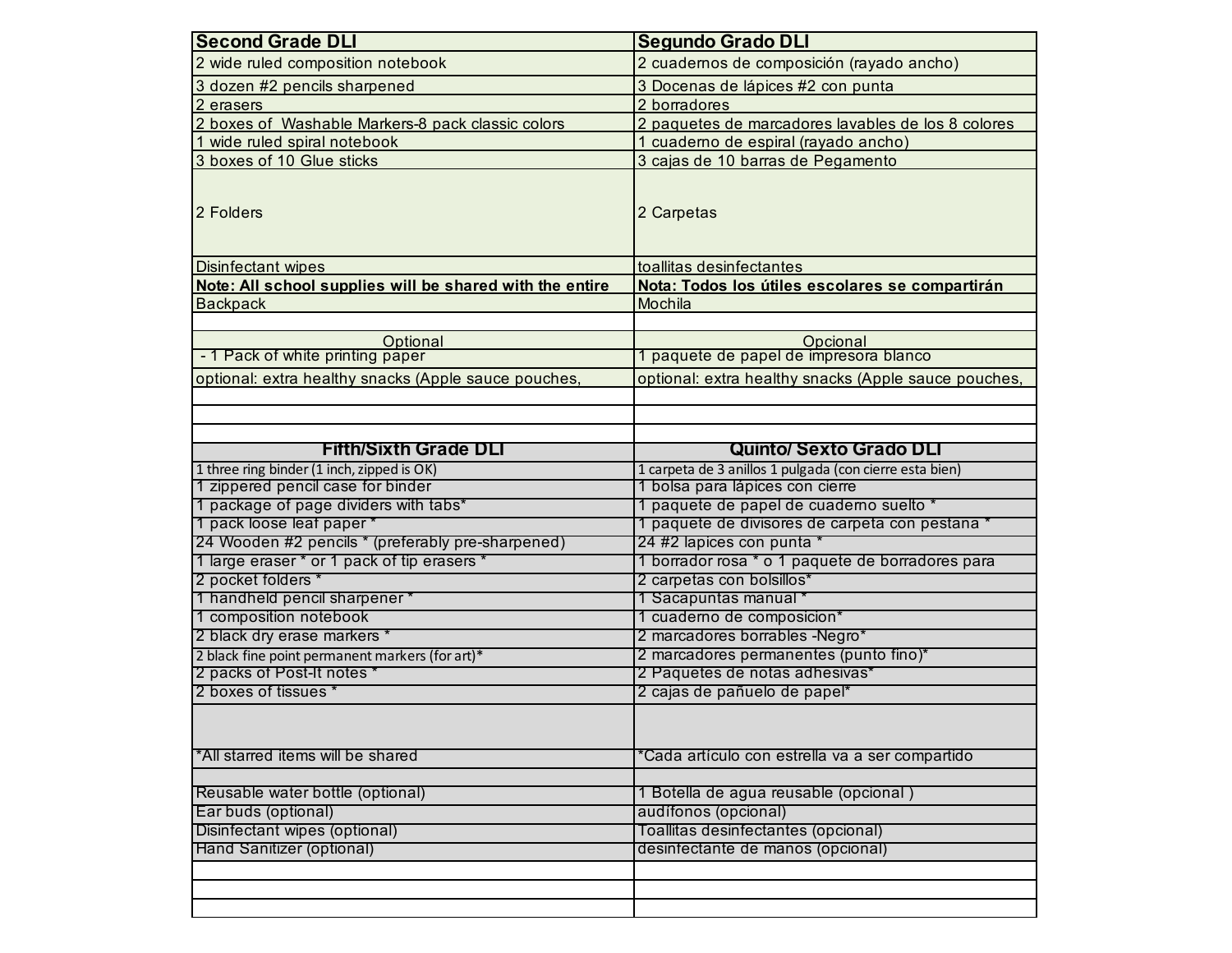| <b>Second Grade ELI</b>                                 | ** All Students ELI and DLI**                 |
|---------------------------------------------------------|-----------------------------------------------|
| <b>I Package of #2 Pencils</b>                          | *Phy. Ed.*                                    |
| 1 composition notebook                                  | Must have tennis shoes                        |
| 1 solid color spiral notebook                           |                                               |
| 1 hand held pencil sharpener                            | *Music*                                       |
| 1 Blue plastic pocket folder                            | 1 dry erase marker                            |
| 1 Pocket folder any color-to be used as the HOME FOLDER | 1 box of Tissues                              |
| 1 pack of watercolor paints                             |                                               |
| 2 packs of Markers-8 pack classic colors                | *Art*                                         |
| Box of 24 crayons                                       | 1 black permanent marker (grades 3-6)         |
|                                                         | 1 glue stick (grades k-2)                     |
| <b>Scissors</b>                                         |                                               |
| 1 box of 12 colored pencils                             | *Media*                                       |
| 6 glue sticks                                           | K-2: 1 box of JUMBO size plastic storage bags |
| 2 packs low odor dry erase markers                      | 3-6: 1 BLACK dry erase marker                 |
| 2 large boxes of tissues                                |                                               |
| Backpack                                                |                                               |
| 1 set of clear page protectors                          |                                               |
|                                                         | <b>RANGELO</b>                                |
| Fifth Grade, 5th/6th Grade ELI                          |                                               |
| 1 three ring binder (1inch, zipped is OK)               |                                               |
| 1 zippered pencil case for binder                       |                                               |
| 1 package of page dividers with tabs*                   |                                               |
| 1 pack loose leaf paper *                               |                                               |
| 36 Wooden #2 pencils * (preferably pre-sharpened)       |                                               |
| 1 large eraser * or 1 pack of tip erasers *             |                                               |
| 2 pocket folders wth fasteners *                        |                                               |
| 1 handheld pencil sharpener*                            |                                               |
| 1 composition notebook                                  |                                               |
| 2 black dry erase markers *                             |                                               |
| 2 black fine point permanent markers (for art)*         |                                               |
| 4 pack of 3"x 3" post-it notes *                        |                                               |
| 2 boxes of tissues *                                    |                                               |
|                                                         |                                               |
|                                                         |                                               |
|                                                         |                                               |
|                                                         |                                               |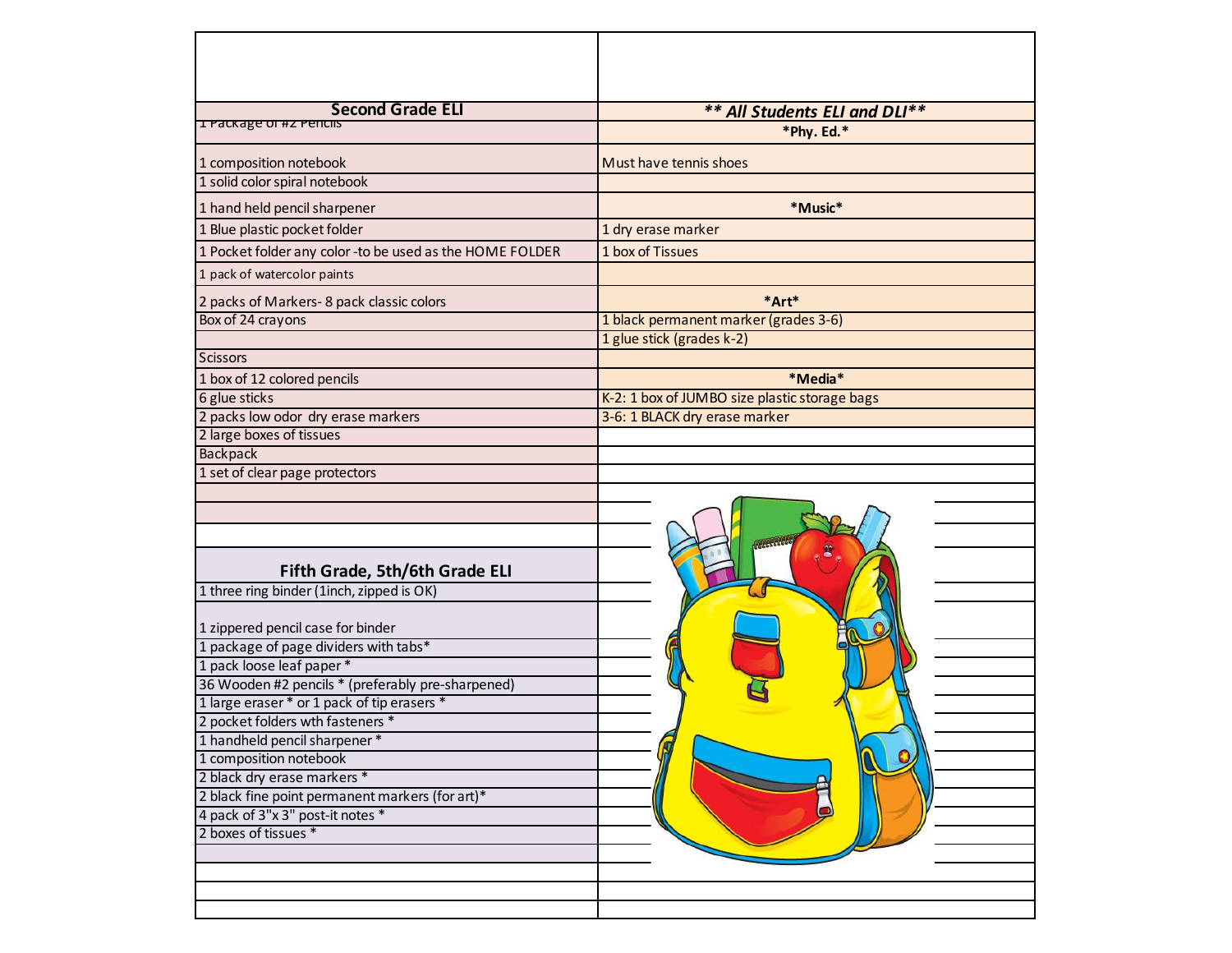| -2022                 |                                                                    |                                                                                                   |
|-----------------------|--------------------------------------------------------------------|---------------------------------------------------------------------------------------------------|
|                       | <b>Dual Language Immersion First Grade</b>                         | Programa de Inmersion Dual Grado Primero                                                          |
|                       |                                                                    |                                                                                                   |
|                       | 20 #2 pencils sharpened (with point)                               | 20 lápices #2 afilados (con punto)                                                                |
|                       | 5 sturdy plastic pocket folders (Red, yellow, blue, green, purple) | 2 carpetas de plastico (roja, amarilla, azul, verde, morada)                                      |
|                       | 10 glue sticks (Elmer's)                                           | 10 tubitos de pegamento (Elmer's)                                                                 |
| 1 Scissors            |                                                                    | 1 Tijeras                                                                                         |
| the front             | 1 white 1" three-ring binder with a clear view plastic pocket on   | 1 carpeta blanca de tres argollas de 1 pulgada con portada de plastico<br>transparente tipo sobre |
|                       | 1 box thick markers (10 pack of Crayola brand)                     | 1 caja de marcadores (paquete de 10 de la marca Crayola)                                          |
| 2 pink pencil erasers |                                                                    | 2 gomas de borrar (rosadas para lápices)                                                          |
|                       | 1 box crayons 24 count (Crayola brand)                             | 1 caja de 24 crayolas (marca de Crayola)                                                          |
|                       | 1 box 24 count colored pencils                                     | 1 caja de 24 lápices de color                                                                     |
|                       | hand santizier (12 or 32 oz)                                       | gel con alcohol disenfectante (12 o 32 oz)                                                        |
|                       | 1 package thick dry erase markers                                  | 1 paquete marcadores de borrado en seco (grueso)                                                  |
|                       | 2 spiral notebooks- wide ruled (plain colors-no designs)           | 2 cuadernos de espiral - renglón ancho (un color/sin diseño)                                      |
| 1 box of Tissues      |                                                                    | 1 caja de pañuelo de papel                                                                        |
|                       | 1 single tray of watercolor paint                                  | Una bandeja sencilla de acuarelas                                                                 |
| Sturdy backpack       |                                                                    | 1 mochila de buena calidad                                                                        |
|                       | 1 pack of yellow highlighters                                      | 1 paquete de resaltadores amarillos                                                               |
| Grades K-2            | 1 Primary Journal, Half Page Ruled (with a space for drawing),     | 1 cuaderno de primaria, con porcion para dibujar, grados K-2                                      |
|                       | <b>Clorox Disinfecting Wipes</b>                                   | toallitas disinfectantes Clorox                                                                   |
|                       | 1 gallon size ziplock bag                                          | 1 bolsa ziplock tamano galon.                                                                     |
|                       |                                                                    |                                                                                                   |
|                       | One healthy snack donation to share with the classroom.            | Una donacion merienda saludable para compartir con la clase.                                      |
|                       |                                                                    |                                                                                                   |

## **s** 2021-2022